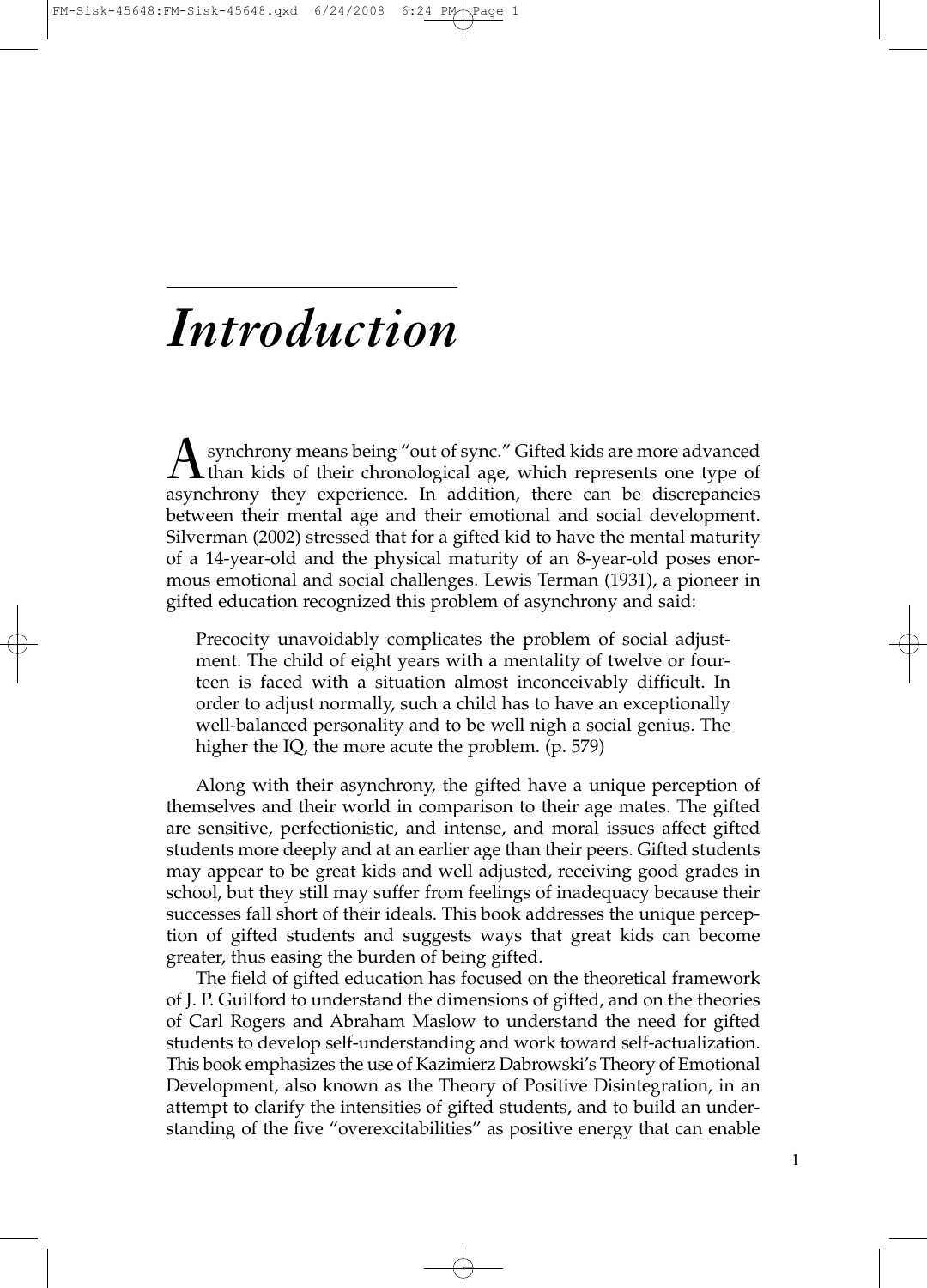the gifted to live lives deeply imbued with immutable values, and to have the moral courage to become their best selves (Silverman, 1993). In short, the five overexcitabilities are: (1) psychomotor, (2) sensual, (3) intellectual, (4) imaginational, and (5) emotional. Dabrowski's theory is being increasingly recognized in the field of gifted education as a means of building greater understanding of gifted individuals.

This book will be helpful for teachers, parents, and counselors, but most important for gifted students, as they read and recognize themselves on the pages. Chapters include case studies and practical suggestions, including a "Teacher Voice" representing a teacher's reflection on the material in the chapter. This is followed by a section called "Read On," "Log On," and "Reflect On" to extend the use and understanding of the material. Research is integrated into each chapter to build a foundation for the suggested activities and strategies that parents, teachers, and counselors can use with gifted students.

The introductory chapter discusses the unique perception of the gifted in the context of Dabrowski's five overexcitabilities, and introduces his concept of multilevelness. The second chapter deals with the need for gifted students to develop social skills and makes a distinction between socialization and social development, and how these terms are often used interchangeably. Socialization is a Level II function in Dabrowski's Theory of Emotional Development in which the individual goes along with the group, whereas social development represents a multilevel function in Levels IV–V in which the individual is seeking autonomy, responsibility, and authenticity.

The third chapter discusses perfectionism in gifted students, which Dabrowski viewed as a positive trait. A distinction is made between debilitating perfectionism and the positive side of perfectionism in seeking excellence. The fourth chapter addresses the need for gifted students to develop moral courage and suggests ways gifted students can learn to live deeply with immutable values.

The fifth chapter focuses on individuality and how gifted students can take charge of their lives to become aware of their gifts, and it suggests ways for gifted students to develop their unique individual qualities. The sixth chapter discusses the sensitivity and empathy gifted students have for others, as well as how they can build their capacity to be other-centered rather than self-centered. This chapter stresses the need for gifted students to alleviate their sense of helplessness that comes from their empathy for the suffering of others. Activities to develop and maintain their sensitivity and empathy for others are provided, including activism for gifted students.

The seventh chapter focuses on reflective thinking and its relationship to building a strong sense of self-efficacy in gifted students. The skills involved in changing one's thinking are addressed, with the use of the